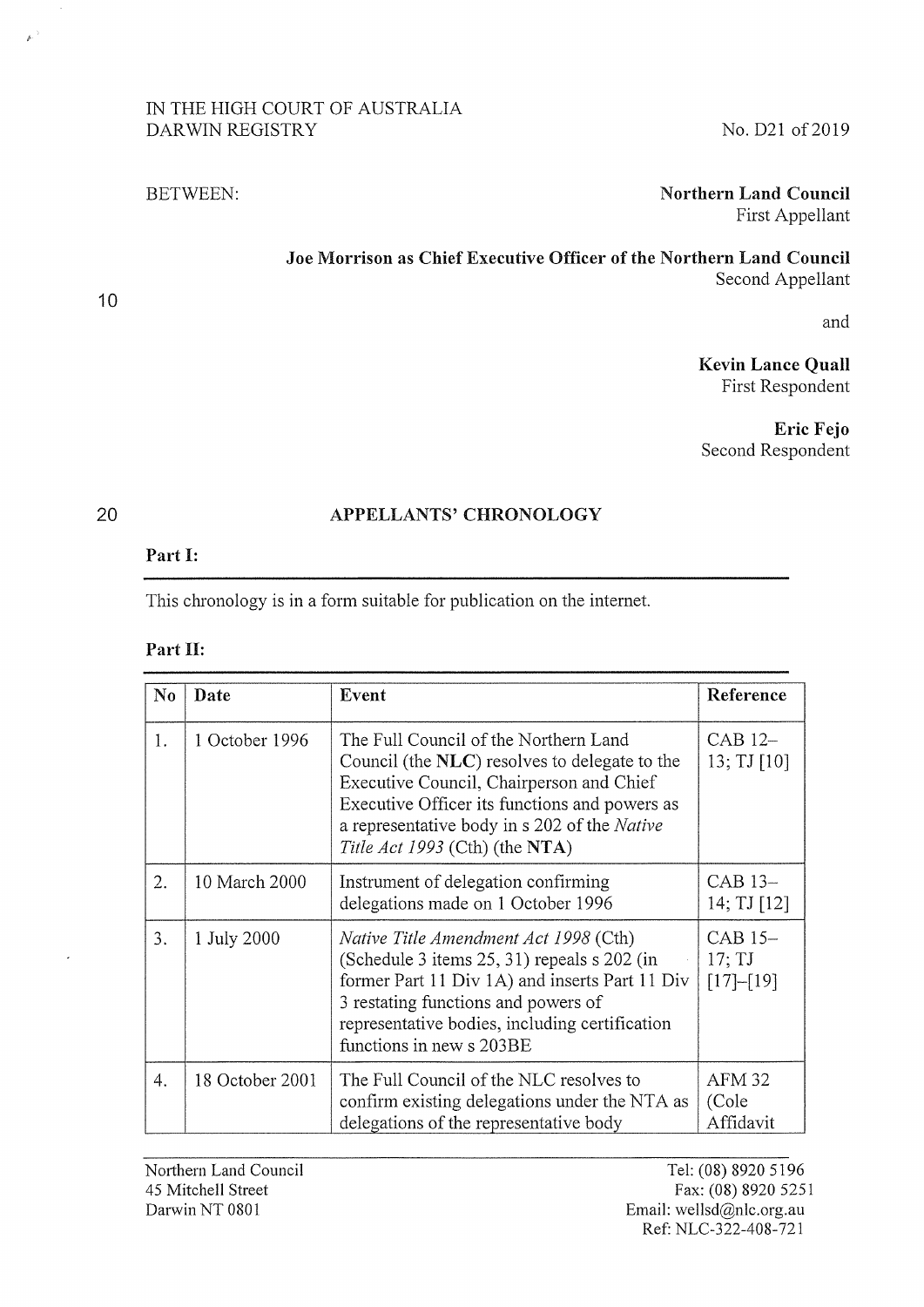| N <sub>0</sub> | Date                 | Event                                                                                                                                                                                                                                                                                                                                                                                                                 | Reference             |
|----------------|----------------------|-----------------------------------------------------------------------------------------------------------------------------------------------------------------------------------------------------------------------------------------------------------------------------------------------------------------------------------------------------------------------------------------------------------------------|-----------------------|
|                |                      | functions and powers in ss 203B to 203BK<br>and 203D which came into force on 1 July<br>2000, and delegates to the Executive Council,<br>Chairperson and Chief Executive Officer<br>certain of the functions and powers as a<br>representative body in Part 11 Div 3 of the<br>NTA listed in the resolution, including<br>certification functions in relation to indigenous<br>land use agreements in $s$ 203BE(1)(b) | $[11]$ , 35<br>(TSC1) |
| 5.             | 21 July 2016         | The NLC and the Northern Territory enter the<br>Kenbi Indigenous Land Use Agreement<br>(Kenbi ILUA)                                                                                                                                                                                                                                                                                                                   | CAB 7, 52;<br>FC [7]  |
| 6.             | 2 February 2017      | The NLC and the Northern Territory agree to a<br>variation of the Kenbi ILUA                                                                                                                                                                                                                                                                                                                                          | CAB 52;<br>FC [7]     |
| 7.             | 13 March 2017        | The Chief Executive Officer of the NLC signs<br>a certificate for the application for registration<br>of the Kenbi ILUA                                                                                                                                                                                                                                                                                               | AFM <sub>3</sub>      |
| 8.             | 11 September<br>2017 | Mr Quall commences proceedings in the<br>Federal Court of Australia seeking judicial<br>review of the decision to certify the Kenbi<br>ILUA (NTD 45 of 2017)                                                                                                                                                                                                                                                          |                       |
| 9.             | 10 November<br>2017  | Mr Fejo commences proceedings in the<br>Federal Court of Australia seeking judicial<br>review of the decision to certify the Kenbi<br>ILUA (NTD 54 of 2017)                                                                                                                                                                                                                                                           |                       |
| 10.            | 15 June 2018         | Hearing before the Federal Court of Australia<br>(Reeves J)                                                                                                                                                                                                                                                                                                                                                           | CAB <sub>6</sub>      |
| 11.            | 26 June 2018         | Further Amended Originating Application<br>filed by Mr Quall adding delegation ground<br>(NTD 45 of 2018)                                                                                                                                                                                                                                                                                                             | AFM <sub>6</sub>      |
| 12.            | 29 June 2018         | Judgment and orders of the Federal Court of<br>Australia (Reeves J)                                                                                                                                                                                                                                                                                                                                                   | CAB 5, 27,<br>30      |
| 13.            | 5 July 2018          | Amended Originating Application filed by Mr<br>Fejo adding delegation ground (NTD 54 of<br>2018)                                                                                                                                                                                                                                                                                                                      | AFM 14                |
| 14.            | 20 July 2018         | Appeal to the Full Court of the Federal Court<br>of Australia                                                                                                                                                                                                                                                                                                                                                         |                       |
| 15.            | 15 August 2018       | Notice of Cross-Appeal filed                                                                                                                                                                                                                                                                                                                                                                                          | CAB <sub>39</sub>     |
| 15.            | 27 September<br>2018 | Interlocutory Application filed by the NLC<br>seeking to adduce evidence of the 18 October                                                                                                                                                                                                                                                                                                                            | <b>AFM 21</b>         |